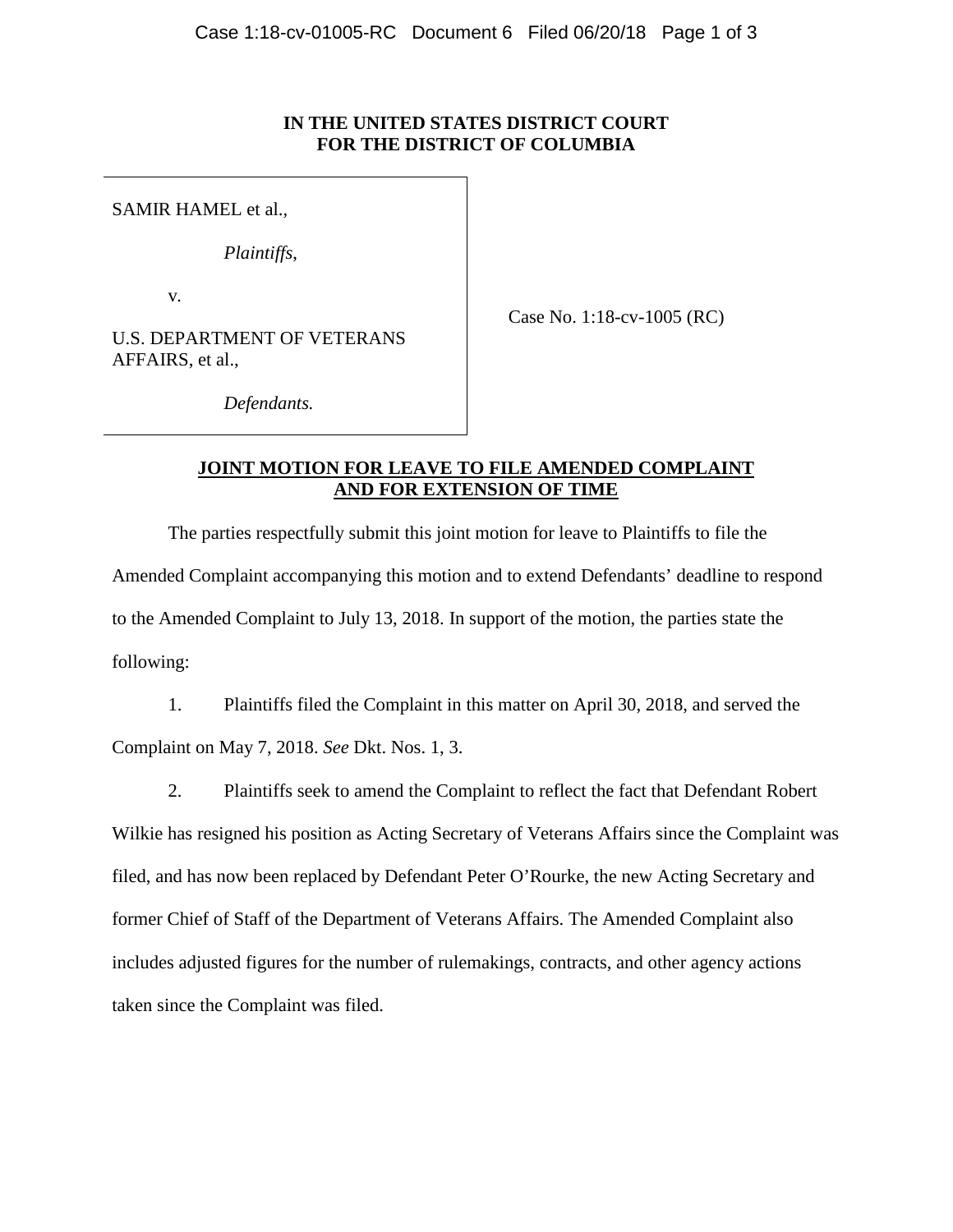#### Case 1:18-cv-01005-RC Document 6 Filed 06/20/18 Page 2 of 3

3. Defendants' responsive pleading to the Complaint is currently due July 6, 2018.

*See* Dkt. No. 3. Under Fed. R. Civ. P. 15(a), Defendants have the later of July 6 or fourteen days from service of the Amended Complaint to file their response to the Amended Complaint.

4. Defendants seek a one-week extension of their deadline to respond to the Amended Complaint to July 13, 2018.

5. The parties met and conferred via telephone and subsequently via email on July

19 and 20, 2018. Defendants consented to the filing of the Amended Complaint. Plaintiffs

consented to a one-week extension of Defendants' response deadline.

For these reasons, the parties respectfully request that the Court grant Plaintiffs leave to file the Amended Complaint, and enter an order extending the deadline for Defendants' responsive pleading to July 13, 2018.

Dated: June 20, 2018

Respectfully submitted,

/s/ *John T. Lewis* JOHN T. LEWIS (D.C. Bar No. 1033826) Democracy Forward Foundation 1333 H St. NW Washington, DC 20005 (202) 448-9090 jlewis@democracyforward.org

/s/ *Gary Feldon (with consent)* GARY FELDON (D.C. Bar No. 987142) Trial Attorney United States Department of Justice Civil Division, Federal Programs Branch 20 Massachusetts Ave., NW Washington, DC 20530 Tel.: (202) 514-4686 Fax: (202) 616-8470 gary.d.feldon@usdoj.gov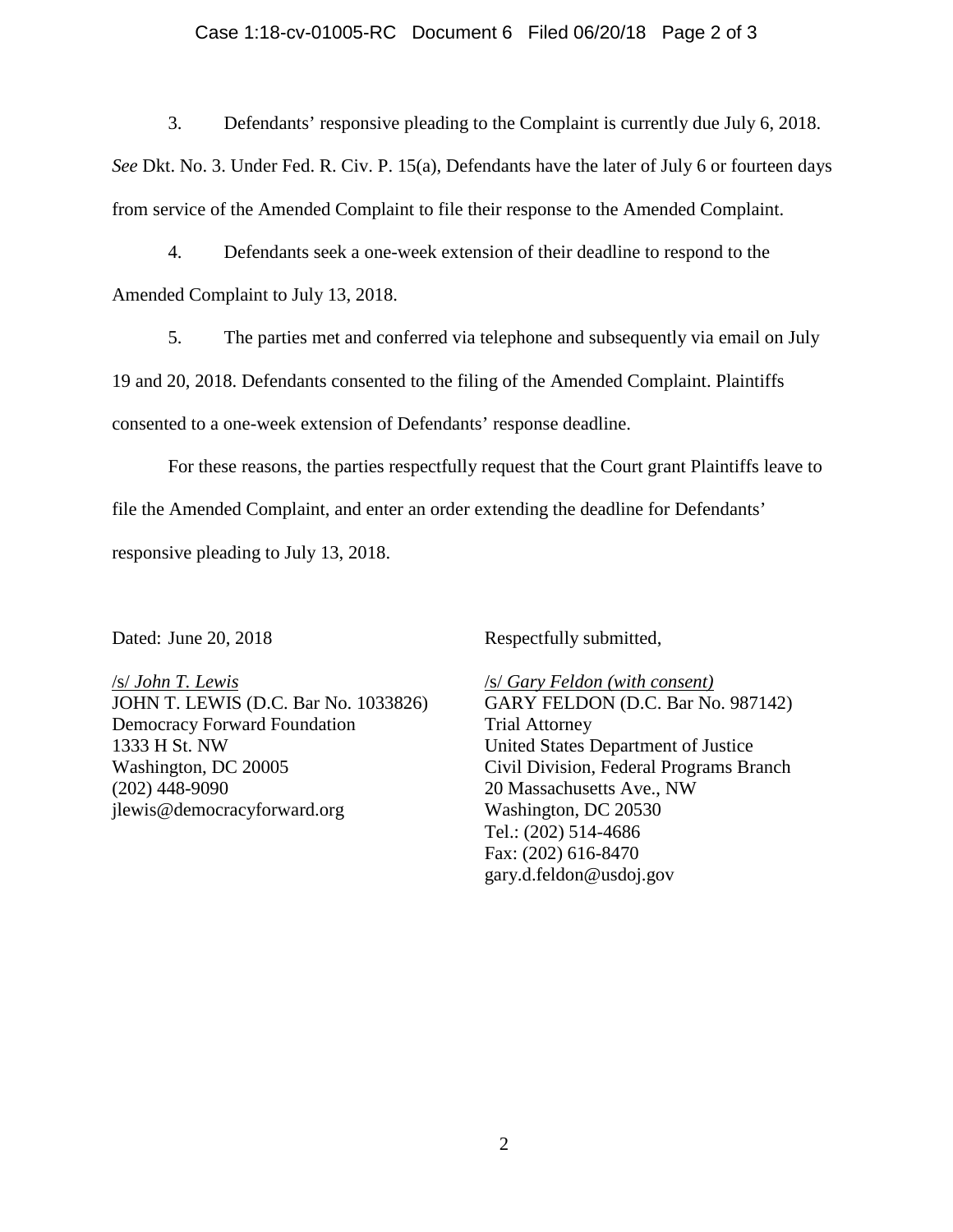# **CERTIFICATE OF SERVICE**

I hereby certify that on June 20, 2018, I electronically filed a copy of the foregoing. Notice of this filing will be sent via email to all parties by operation of the Court's electronic filing system. Parties may access this filing through the Court's CM-ECF system.

> /s/ *John T. Lewis* John T. Lewis